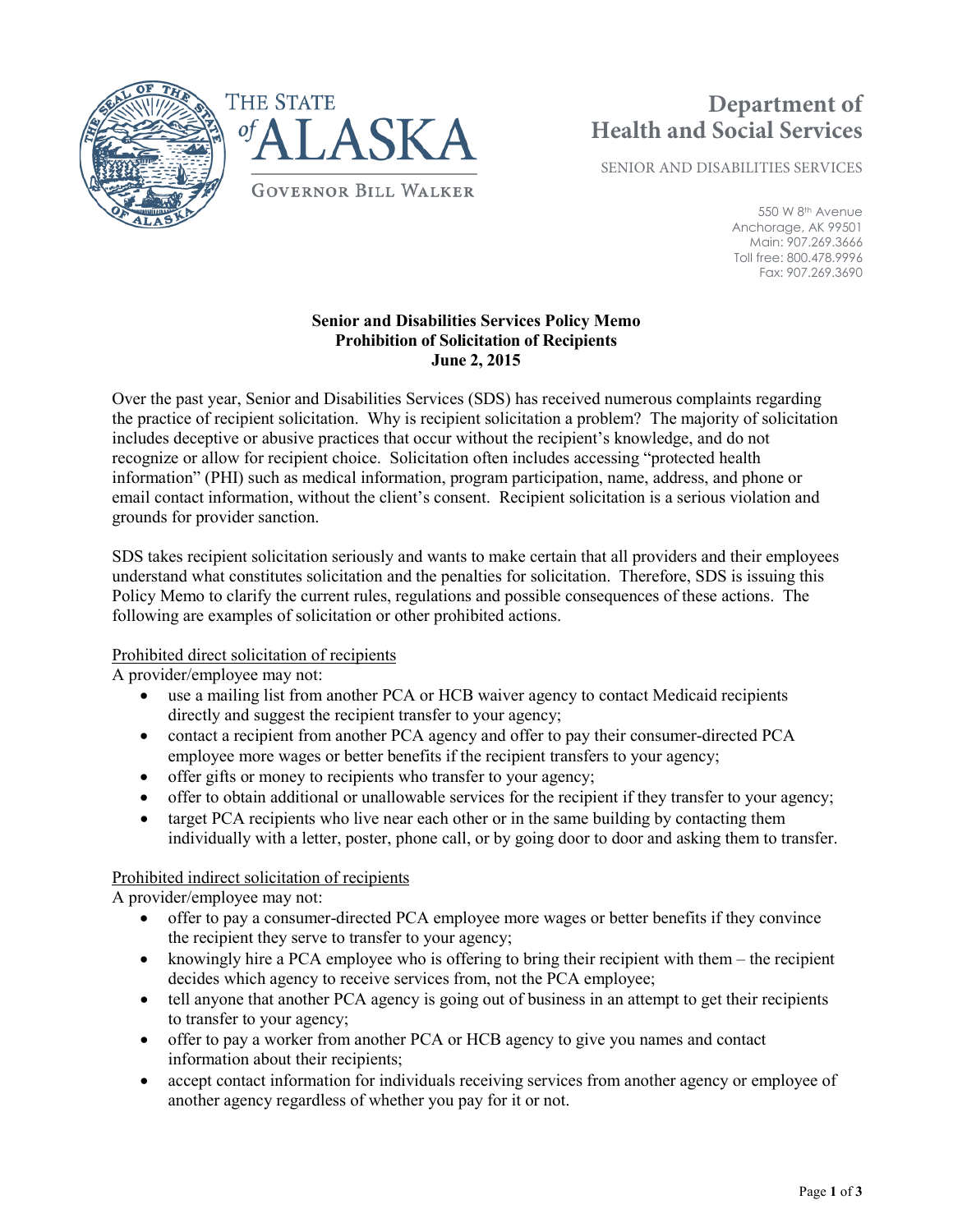## Other violations

A provider/employee may not:

- threaten recipients with the loss of services if they leave your agency for another agency;
- attempt to force a recipient to receive all Medicaid services only from your agency.

#### Selling a PCA or HCB business

A provider who is selling a PCA or HCB business:

- cannot sell the business SDS certification or Xerox-issued billing numbers;
- cannot sell or transfer a recipient listing; those listings do not belong to the agency and they cannot be given or sold to a new agency;
- must notify the recipients you serve at least 30 days prior to selling your agency allowing them time to choose another agency if they desire;
- must recognize and accept recipient choice. This means that your business does not possess any rights to the recipients they serve; recipients can choose to leave an agency being sold.

#### Buying a PCA or HCB business

An individual who is buying a business from a current provider of PCA or HCB:

- must complete the SDS certification process and be certified by SDS before providing Medicaid reimbursable services;
- cannot use the selling agency's billing number to submit claims to Xerox for reimbursement;
- cannot bill for services provided prior to the SDS approved transfer date;
- cannot bill for services provided to a recipient by another agency;
- cannot bill for services provided by a non-affiliated, non-background cleared employee;
- cannot contact anyone receiving services from the agency you purchased without the written release forms signed by the recipient, or their legal representative.

#### What are the possible consequences of soliciting recipients?

Medicaid regulations allow for some or all of the following consequences. A provider who solicits a recipient may:

- be required to attend provider education sessions;
- not receive payment for services under question until all issues are resolved;
- have to repay money to Medicaid for services already provided;
- be barred from participating in any Medicaid and Medicare programs; or
- be prosecuted for crimes committed with penalties that include fines and prison time.

#### How does an agency find new recipients?

If your agency wants to find new recipients, some allowable methods include:

- advertising in the newspaper, on the radio, TV, computer, a bus, taxi or on the side of your own vehicle;
- distributing fliers and brochures, as long as they do not target a specific individual or include deceptive information;
- posting signs in common areas within buildings;
- word of mouth satisfied recipients will often tell others;
- sponsoring a booth at a health fair where you distribute information about your agency;
- posting information on a senior center information board with brochures to contact you;
- distributing advertising novelties;
- holding informational meetings; if you provide refreshments and gifts you must give them to everyone who attends, not just to those who are on Medicaid, or are transferring their services.